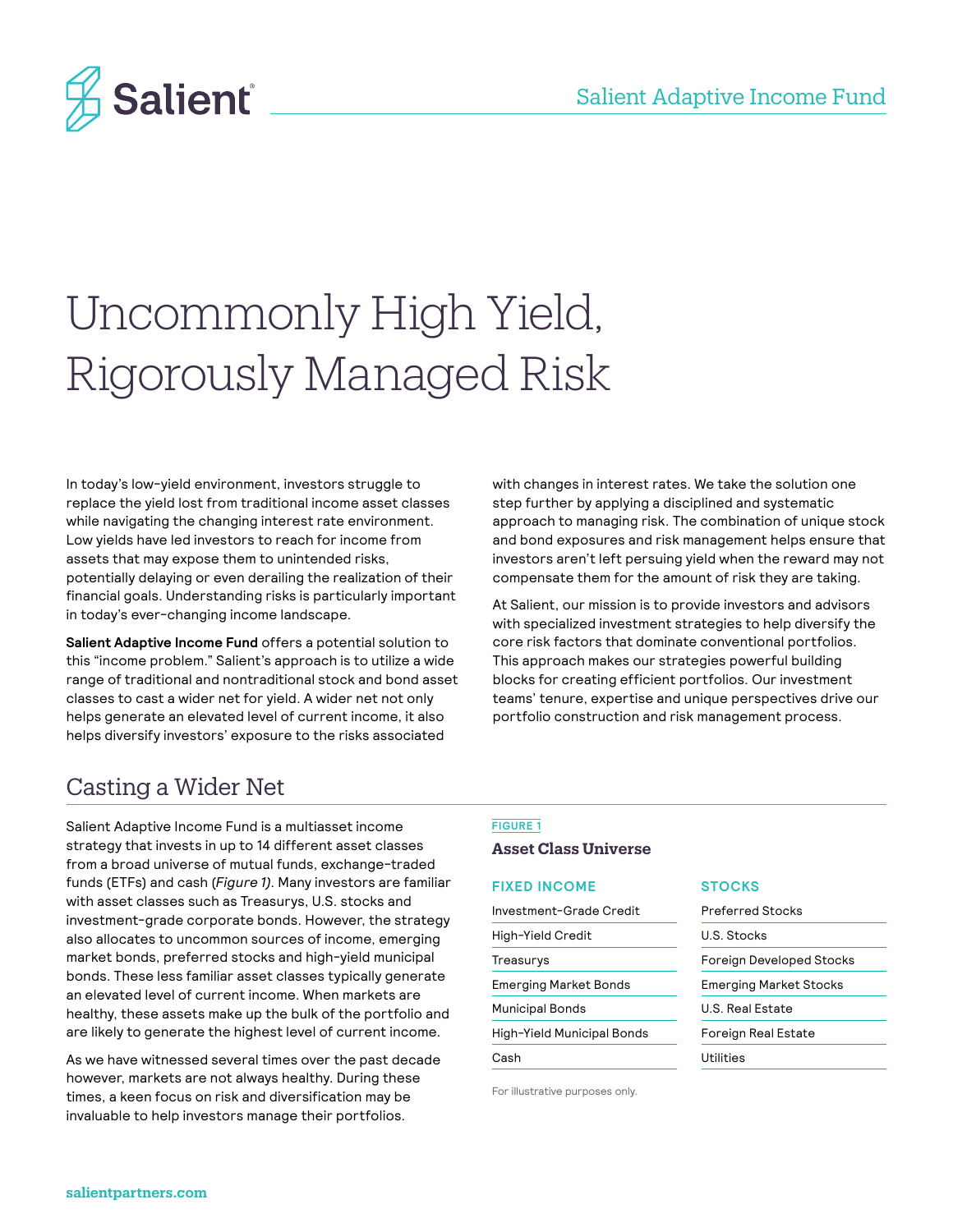# Rest Easy, We've Got This

While the fund's strategy is designed to provide access to asset classes that generate a high level of current income, occasionally these assets can be impacted by broad economic conditions and events such as recessions or changes in liquidity. During these periods of dislocation, these asset classes may experience elevated levels of price volatility and a drawdown in value. This fluctuation in price and value is typically beyond the expectations of income investors and may frighten them away from these high-income asset classes. We attempt to mitigate this volatility by forecasting and monitoring the risk of each asset class every day. As the relationship between the income's reward and its cost to construct a portfolio (its price) changes, we adapt the portfolio to account for current market conditions. We use risk targeting as a means of adapting the portfolio to the current environment, establishing a quantifiable level of risk (as measured by standard deviation) and then rebalance the portfolio periodically to ensure this level of risk is held constant across all market conditions. We use a conservative risk target of 6.5% annualized standard deviation, which is similar to the strategy's benchmark of 15% global stocks and 85% global bonds.

Our process for forecasting risk combines a mathematical model with a more qualitative method for considering market conditions, both in individual stock and bond

markets as well as in the global economy. This informed process allows us to scale back or eliminate exposure to stocks or bonds as their risk increases and take advantage of their higher income as their risk declines by either establishing or increasing our exposure to them.

#### **FIGURE 2**

### **Current Market Volatility Determines Allocations**

#### As Market Risk Declines As Market Risk Increases Increasing market risk signals investors' confidence in the economy is getting shaky. During these periods, we decrease our positions in stocks and increase our positions in cash and Treasurys. Declining market risk signals investors' confidence in economic growth. During these periods, we take increased positions in stocks and more credit-oriented bonds like high-yield and emerging market bonds.

For illustrative purposes only.

# Reducing the Risk From Interest Rate Changes

Barring the occasional recession, interest rates have mostly been declining since December 1981 and hit an all-time low in July of 2016. This lengthy history of declining interest rates has been a boon for bond investors. In fact, the Bloomberg Barclays U.S. Aggregate Bond Index gained 8.19% annually during this period, rivaling stock gains during the same period. The long-term trend for rates and the recent historic lows means now is the time for investors to consider how to protect their income portfolio from rising rates. *Figure 3* illustrates two different types of bonds and the hypothetical impact from a 1% increase in interest rates.

There are essentially two ways to mitigate the impact of interest rates. The first is to change the duration of your bond portfolio, usually by increasing the amount of cash in the portfolio. However, adding cash may equate to lower income. The second way that the impact of interest rates can be reduced is through exposure to higherincome assets,as seen in *Figure 3* where the income from investing in high yield compensates the loss of capital.

Next, *Figure 4* illustrates what happens to the risk of traditional bond portfolios when we add a 50% allocation to risk-targeted yield sleeve—a portfolio model using asset classes that provide the highest yield per unit of risk (as measured by a 6.5% standard deviation).

### **FIGURE 3**

### **High-Yielding Assets Can Offset the Loss From a 1% Rise in Rates**

December 1981 – December 2016



For illustrative purposes only.

Source: Salient, as of 12/31/16

Asset classes in the chart are represented by the following indices: Treasury Bonds: Bloomberg Barclays U.S. Treasury Index; High-Yield Bonds: Bloomberg Barclays U.S. Corporate High Yield Bond Index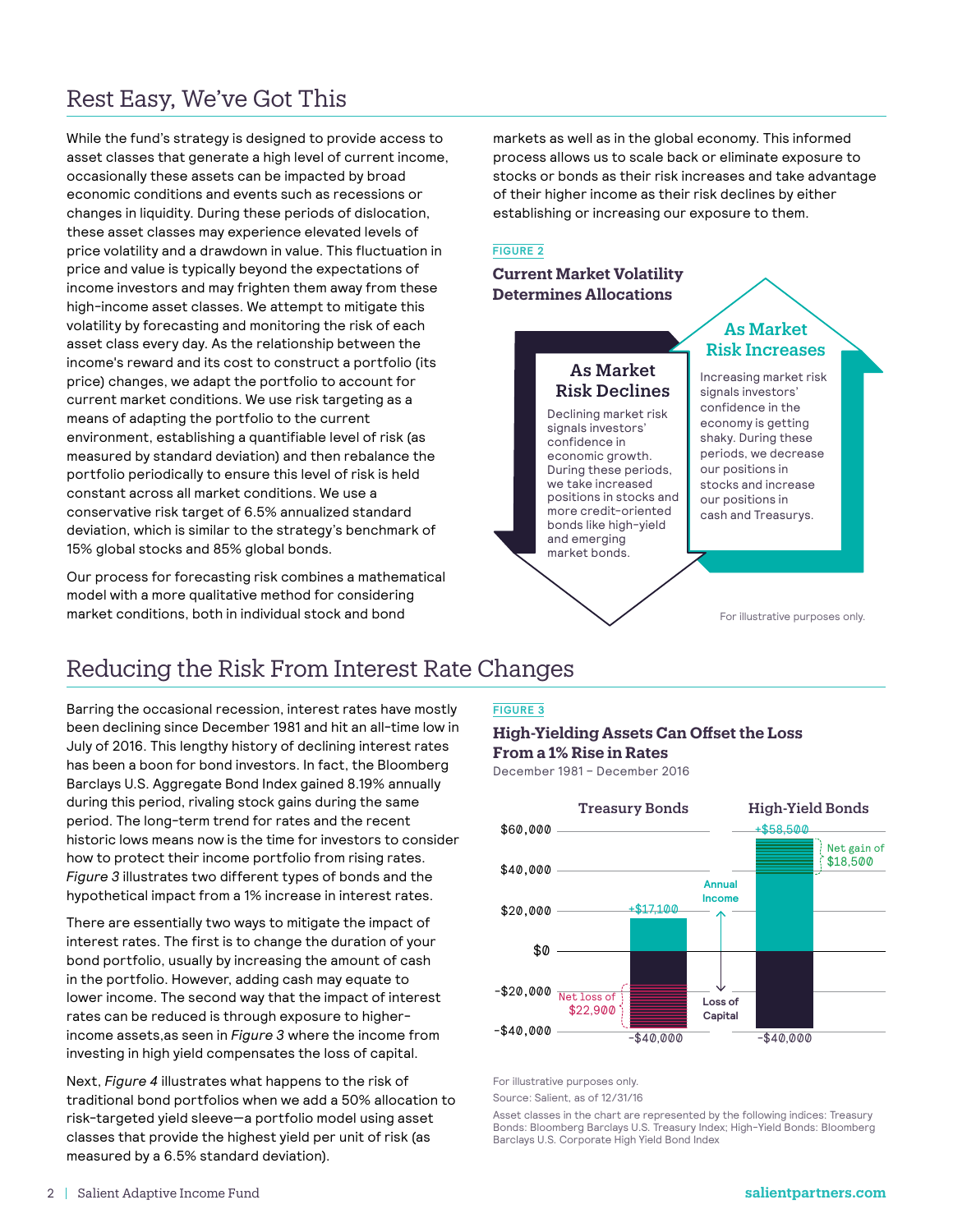### **FIGURE 4**

### **Adding Risk-Targeted Yield May Increase Yield and Reduce Correlation to Rates Without Dramatically Increasing Risk**

December 1981 – December 2016



For illustrative purposes only.

Source: Salient, as of 12/31/16

Risk-Targeted Yield Portfolio: Adaptive model that allocates to the highest level of yield per unit of 6.5% standard deviation Treasury Portfolio: Bloomberg Barclays U.S. Treasury Index

# Improving Portfolio Growth in a Low-Yield Environment

Income plays a vital role in the growth of a portfolio. In a hypothetical portfolio comprised of 60% S&P 500 Index and 40% Bloomberg Barclays U.S. Treasurys, roughly 30% of the portfolio's return over the last 25 years would have been received in the form of income. Over the past 25 years, a Treasury portfolio would have had a yield of 4.9%, but as of December 2016, a Treasury portfolio would have yielded only 1.8%. The decline in yield leads to a reduction in the return of the bond portfolio. This decline occurs because income, which has historically contributed roughly two-thirds of the total return of the Treasury portfolio, is now contributing only one-third of the total return.

*Figure 5* shows how lower income can impact the portfolio over time and demonstrates how including nontraditional asset classes with higher income, such as high-yield bonds, high-yield muni bonds and emerging market corporate debt, can make up for this loss of income and improve the portfolio's overall return.

### **FIGURE 5**

### **Potential Benefit of Higher-Income Investments**



For illustrative purposes only.

Source: Salient, as of 12/31/16

Asset classes in the chart are represented by the following indices: Treasury Bonds: Bloomberg Barclays U.S. Treasury Index; Stocks: S&P 500 Index; High-Income Portfolio: High-Yield Bonds: Bloomberg Barclays U.S. Corporate High Yield Bond Index, High-Yield Muni Bonds: Bloomberg Barclays Municipal High Yield Index, and Emerging Market Corporate Debt: Credit Suisse Emerging Market Corporate Bond Index

# Keeping Tabs on Salient Adaptive Income Fund



Each month we give investors a peek into our thought process on the income markets via the Salient Income Report Card, which summarizes the market using easy-to-understand letter grades, just like those used in school. To view or subscribe to our



monthly report, visit [Salient Income Report Card](http://www.salientpartners.com/blog/tag/income-report-card/).

Additionally, investors can track our positioning and performance by reviewing our fact sheet, which includes the fund's current performance, yield, portfolio positions and a variety of useful risk statistics. You can access the fact sheet at [www.salientpartners.com](http://www.salientpartners.com).